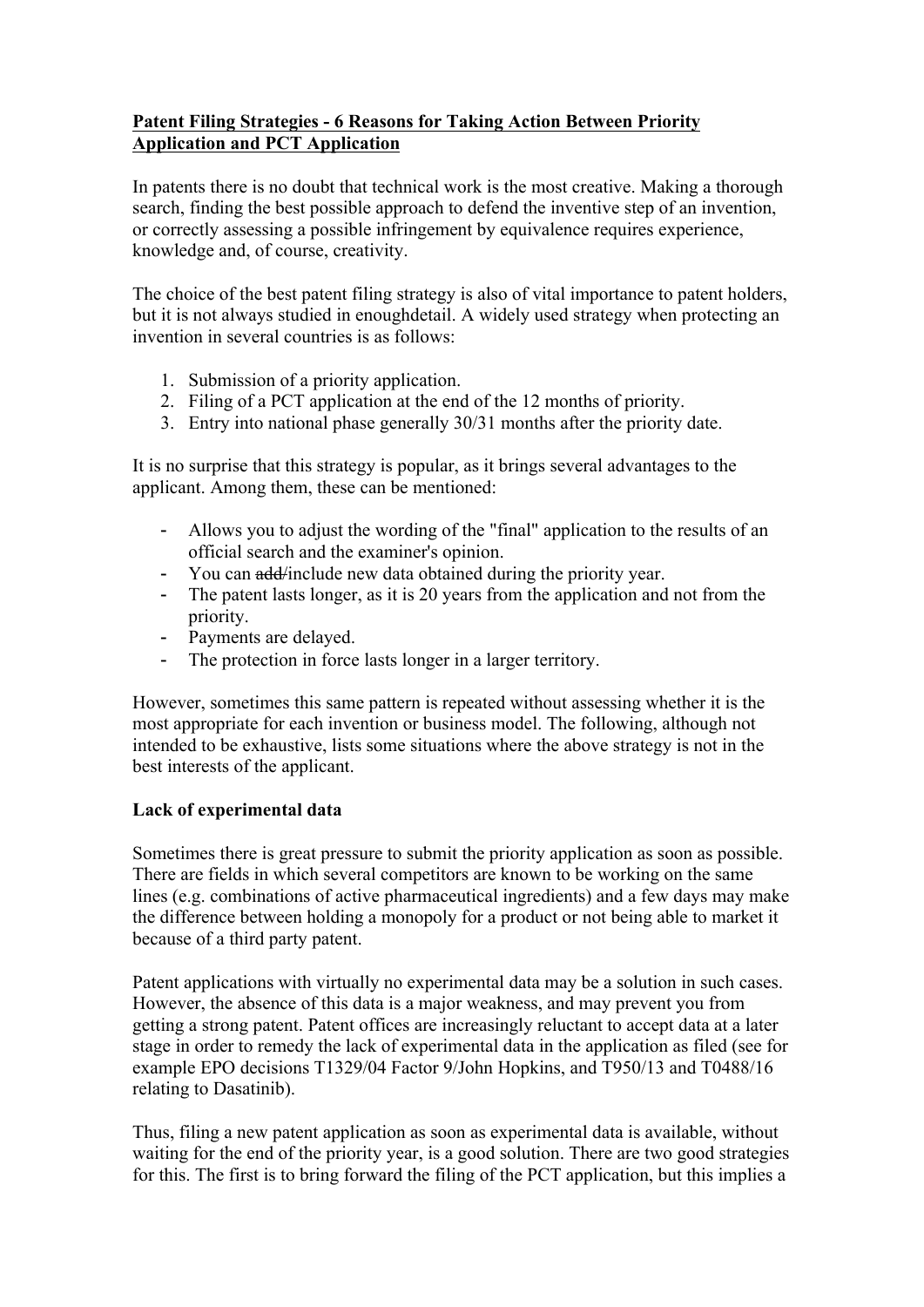shorter patent protection term and the impossibility of making adjustments at the end of the priority year. The second is to file a new application, in this case without paying fees (the search and opinion of the examiner would be had with the first application), and at the end of the priority year, claim both priorities and make further adjustments, if necessary, when filing the PCT application.

### **Errors in the priority application**

There are many reasons why an application may not be drafted optimally. Sometimes, the job has just been done wrong. At other times, there is a supervened cause, such as the location of an intermediate disclosure, that can make good drafting deficient. In some of these situations, waiting 12 months to adjust the PCT may pose too great a risk to the applicant.

As in the previous case, it may be advisable to advance the PCT application or file a second patent application that would also serve as a priority for the subsequent filing of the PCT application.

### **Completely deficient priority application**

It seems difficult to understand, but sometimes we find patent applications so poorly drafted that their claims do not offer effective protection, nor does the content of their specification allow new claims to be drafted that are minimally acceptable. These applications have obviously not been prepared by a patent expert. Generally, these priority documents have been drafted by the inventors, without including any generalizations and with problems of clarity.

In many cases the best solution to this problem, if there has been no publication, is to withdraw the patent application completely and start the protection process again with good drafting.

#### **Evolution of the invention**

The patent application is structured by offering broad protection and fallback positions, through dependent claims, which converge on the product that is expected to be commercial. However, inventions are often not static, and the ultimately commercial product may be outside the focus of the claims, or not even be protected by the patent application.

Given the above, whenever the PCT application is prepared, it is advisable to check whether the protection is adequate for the invention at that time and, if not, to adjust it accordingly.

In some situations, it may not be appropriate to wait for the priority year, but rather to advance the filing of the PCT application or to file a second patent application which will also serve as a priority for the subsequent filing of the PCT application.

### **Self-disclosure of the invention**